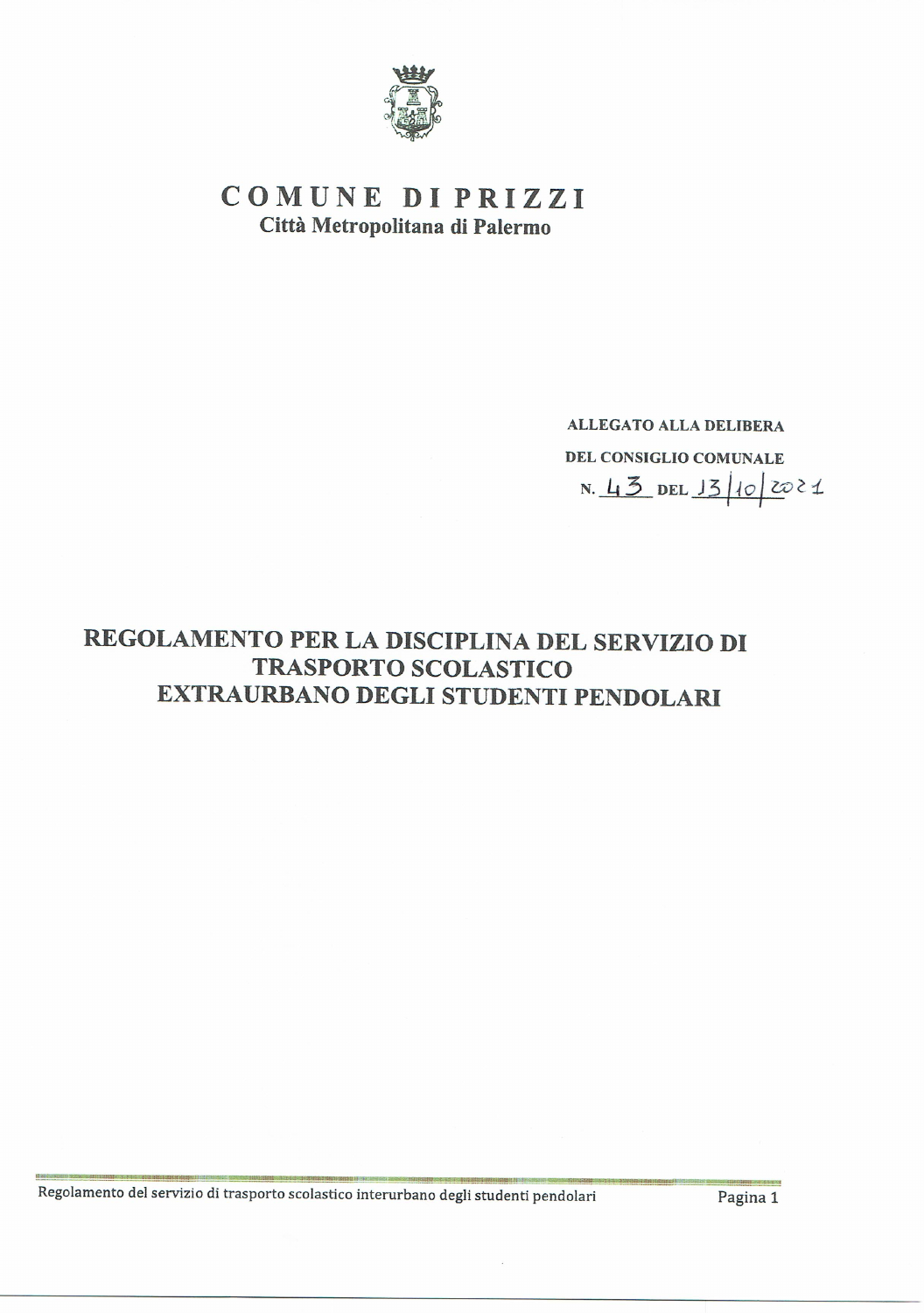## <u>Art. 1</u>

## Finalità

Ai sensi degli artt. 1 e 2 della legge regionale 26 Maggio 1973 n. 24 come sostituiti dall'art. 9 della legge regionale n. 14 del 03.10.2002, il servizio di trasporto scolastico extraurbano è rivolto agli studenti pendolari residenti nel Comune di Prizzi che si recano presso altro Comune per frequentare scuole pubbliche statali o paritarie qualora non esista nel Comune di residenza la corrispondente scuola pubblica.

Il servizio è realizzato dal Comune di Prizzi, nell'ambito delle proprie competenze stabilite dalla L.R. 14/2002 e dalla circolare 8 Ottobre 2003 n.16, compatibilmente con le disposizioni previste dalle leggi Finanziarie Nazionali e Regionali e dalle disponibilità di Bilancio.

Ai sensi degli artt. 1 e 2 della legge regionale 26 maggio 1973 n. 24. come sostituiti dall'art. 9 della legge regionale n. 14 del 3/10/2002, i1 servizio di trasporto scolastico sarà svolto attraverso il rilascio di abbonamenti a servizi pubblici di linea o, mediante servizio affidato a terzi.

Che la Legge Regionale n. 10 del 20 Giugno 2019, art. 12, comma 1 "Misure sui trasporti pubblici" sancisce che "Al fine di consentire la frequenza di ogni tipo di percorso di studio attivato sul proprio territorio, l'Assessore regionale per le autonomie locali e la funzione pubblica, di concerto con l'Assessore regionale per l'istruzione e la formazione professionale, previa delibera della Giunta Regionale, provvede a determinare le modalità per il finanziamento delle spese di trasporto degli studenti riservate nell'ambito delle assegnazioni alle autonomie locali, garantendo la gratuità del trasporto per gli studenti in maggiori condizioni di disagio socio-economico".

Spetta all'Amministrazione Comunale la facoltà di scegliere la modalità di attuazione del servizio di trasporto scolastico di che trattasi nel rispetto della legge e nel perseguimento degli obiettivi di efficacia, efficienza ed economicità.

## **Art. 2**

## Organizzazione e destinatari del servizio

L'organizzazione di detto servizio è affidato al Servizio Pubblica Istruzione che lo rende attraverso il rilascio di abbonamenti a servizi pubblici di linea o, su richiesta motivata degli interessati, mediante servizio affidato a terzi, oppure attraverso il rimborso spese di viaggio se preventivante autorizzato dall'ufficio preposto; in alternativa, ove tale scelta risulti economicamente più vantaggiosa, verrà erogato agli interessati un contributo pari al costo dell'abbonamento mensile per il servizio pubblico di linea;

Il contributo per il trasporto scolastico o il rilascio dell'abbonamento, è commisurato al costo dell'abbonamento per il servizio pubblico di linea per la scuola allocata nel comune più vicino, anche se lo studente sceglie una scuola più lontana;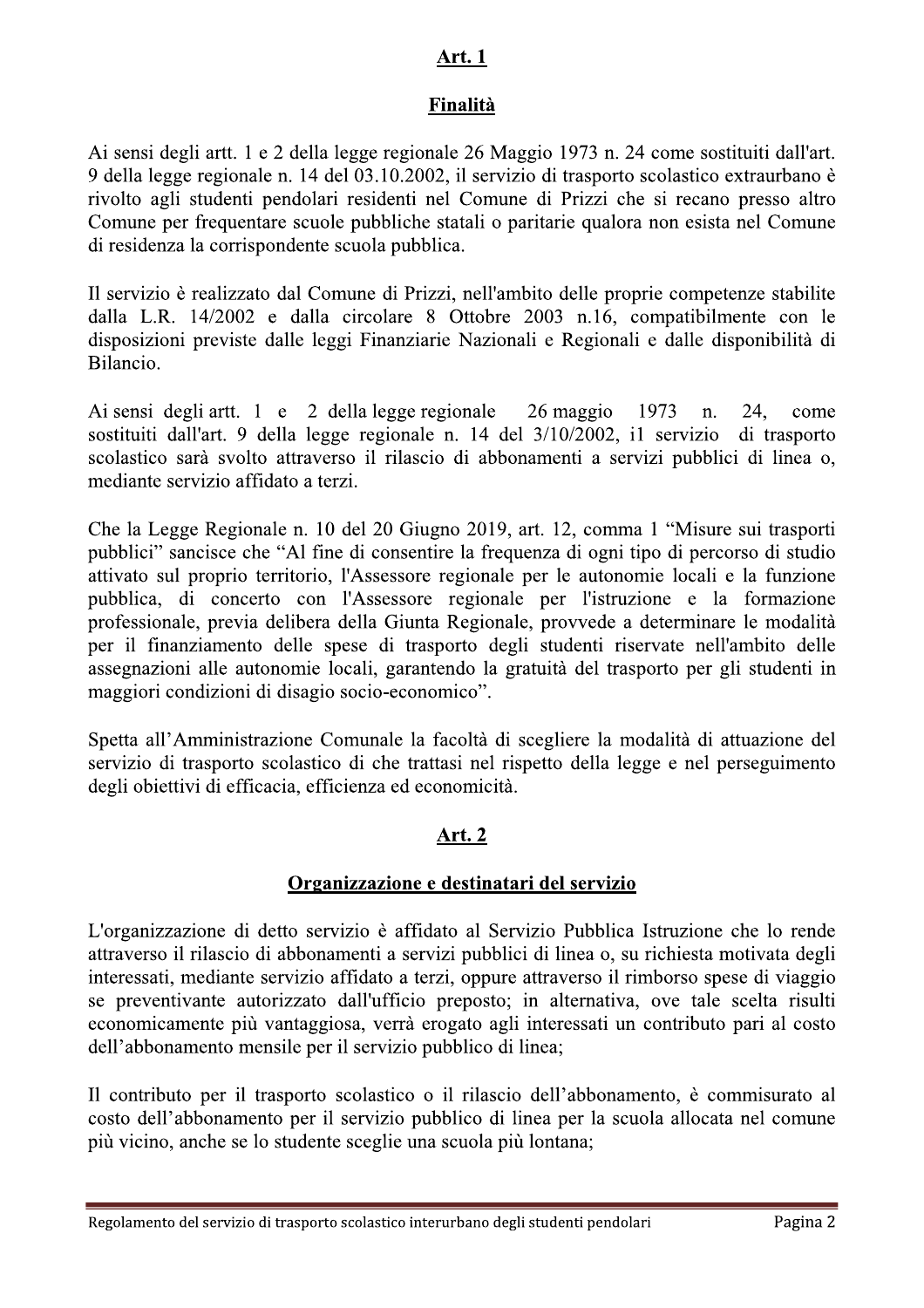L'Amministrazione comunale garantisce il trasporto gratuito e/o semi gratuito con compartecipazione al costo da parte delle famiglie in relazione al reddito familiare goduto, nei limiti delle disponibilità di Bilancio e/o dei trasferimenti effettuati dalla Regione Siciliana.

## **Art. 3**

#### Modalita' di iscrizione e destinatari del servizio

Le famiglie degli alunni che intendono usufruire del servizio di trasporto scolastico extraurbano dovranno presentare la domanda su appositi moduli forniti dall'Ufficio Pubblica Istruzione, entro e non oltre il 31 Agosto di ogni anno, allegando il Mod. ISEE in corso di validità. L'Ufficio provvederà a pubblicare annualmente un apposito avviso sul sito istituzionale del Comune.

E' fatto obbligo di comunicare per iscritto all'Ufficio Pubblica Istruzione qualsiasi variazione rilevante ai fini del servizio (cambiamento di residenza, di scuola o di ritiro  $ecc.)$ pena l'addebito dell'intero costo dell'abbonamento. In fase di prima applicazione, per l'anno scolastico 2021/2022, la scadenza per la presentazione del modello ISEE in corso di validità verrà fissata con apposito avviso pubblico ad avvenuta adozione delle modalità attuative da parte degli organi comunali competenti.

## Art. 4

### Obbligo di frequenza

Per avere diritto al beneficio, lo studente dovrà garantire una frequenza mensile di almeno 15 giorni, verificabili dalle presenze trasmesse dagli istituti scolastici, pena l'addebito del costo totale dell'abbonamento mensile del mese successivo, fatte salve le assenze per malattia opportunamente giustificate. Le assenze per lunghi periodi (per due o più volte durante l'anno scolastico) non giustificate possono comportare decadenza totale dal benefico.

Nei casi in cui è conclamata una frequenza scolastica mensile inferiore a quindici giorni, ad esempio i mesi in cui ricadono festività infrasettimanali o periodi di vacanza o la chiusura e l'inizio dell'anno scolastico, i giorni di frequenza minima sono ridotti proporzionalmente.

## **Art. 5**

#### Esenzione e compartecipazione utenti al costo mensile del trasporto

La famiglie degli alunni debbono compartecipare al costo mensile del servizio in ragione dei limiti di reddito determinabili in base al modello ISEE, ordinario e/o corrente, in corso di validità, a salvaguardia delle fasce di popolazione più deboli.

In sede di prima applicazione del presente regolamento, si stabilisce che: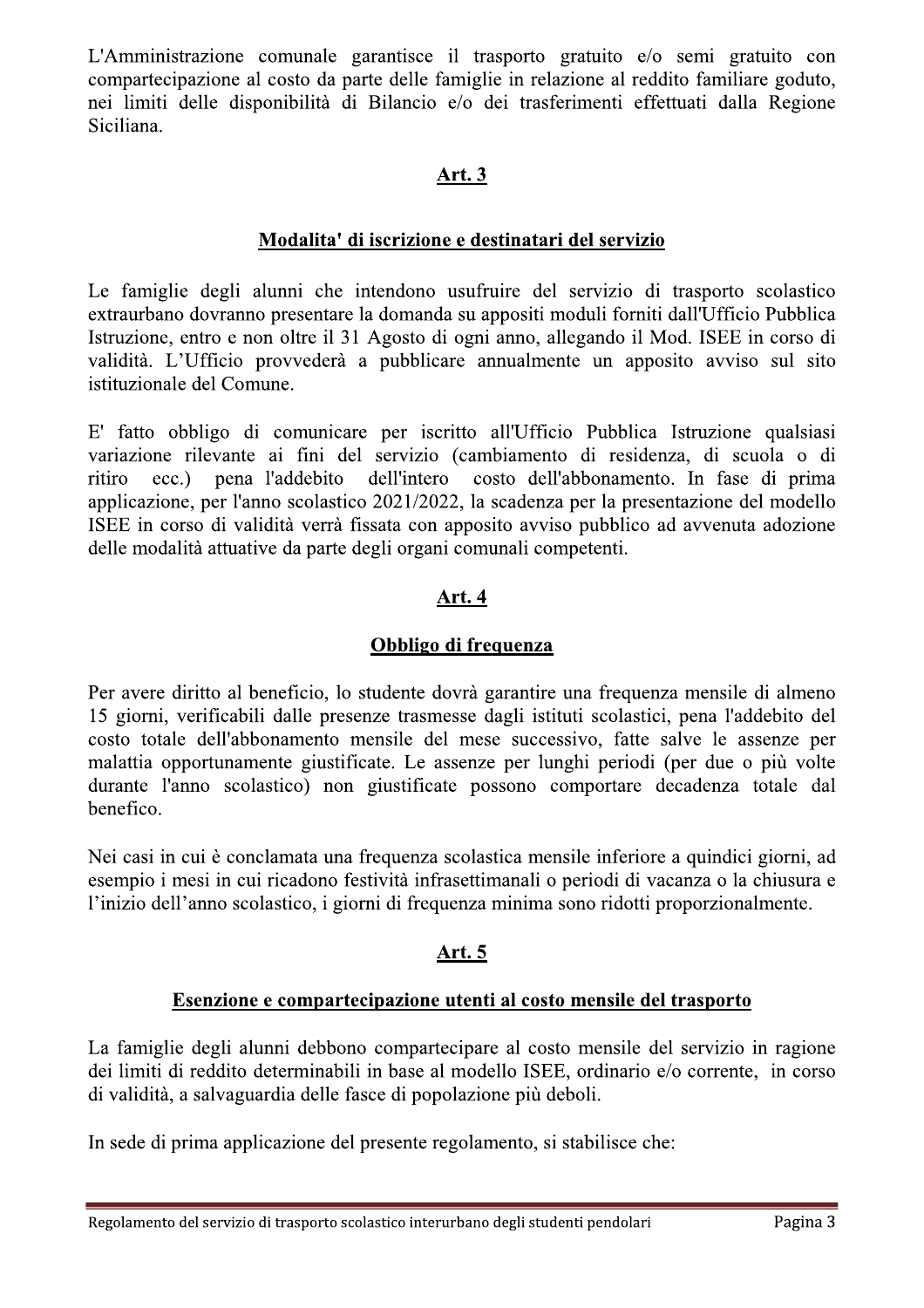Le famiglie compartecipano al costo mensile per quota pro-capite del servizio di 1. trasporto scolastico extraurbano, in ragione dei seguenti limiti di reddito ISEE nella misura di:

- per attestazione I.S.E.E. fino a  $\epsilon$  10.632,94 servizio gratuito;  $\blacksquare$
- da  $\in$  10.632.95 a  $\in$  20.000.00 1^ fascia di compartecipazione  $\overline{a}$
- da  $\in$  20.000,01 a  $\in$  30.000,00 2^ fascia di compartecipazione  $\overline{a}$
- da  $\in$  30.000,01  $3^{\wedge}$  fascia di compartecipazione  $\Box$

Un ulteriore riduzione del 30% sull'importo della tariffa sarà applicata a partire dal 2° figlio:

Per gli studenti portatori di handicaps, ai sensi dell'art. 3, comma 3, della Legge 104/92, il servizio sarà assicurato gratuitamente, previa presentazione della certificazione rilasciata dall'ASP;

2. Le tariffe, in relazione alle suddette fasce di ISEE, saranno determinate con delibera della Giunta Municipale.

3. Qualora non vengano indicati nel modello di domanda il protocollo e la data di presentazione della DSU, ovvero lo stesso non venga consegnato, l'ufficio applicherà la tariffa massima  $(3^{\wedge}$  fascia)

4. Per i mesi in cui ricadono le festività o i periodi di vacanza, di chiusura, o all'inizio e alla fine dell'anno scolastico, le tariffe dovranno essere adeguate all'effettivo costo che sosterrà il Comune e quindi versate proporzionalmente.

#### Art. 6

#### Modalita' di pagamento del servizio

Il metodo di pagamento del servizio di trasporto scolastico si basa sul sistema delle fasce di contribuzione, alle quali corrispondono le tariffe che vengono determinate dalla Giunta Comunale.

Con la sottoscrizione della domanda di fruizione del servizio, il genitore o l'esercente la potestà genitoriale dichiara altresì di aver preso visione delle tariffe applicate per il servizio medesimo e ne accetta il conseguente pagamento.

Detta quota è rapportata all'intero anno scolastico e dovrà essere corrisposta entro il giorno 10 del mese di riferimento;

La compartecipazione al costo del servizio è basato sul sistema di "prepagato" al quale l'utente dovrà attenersi;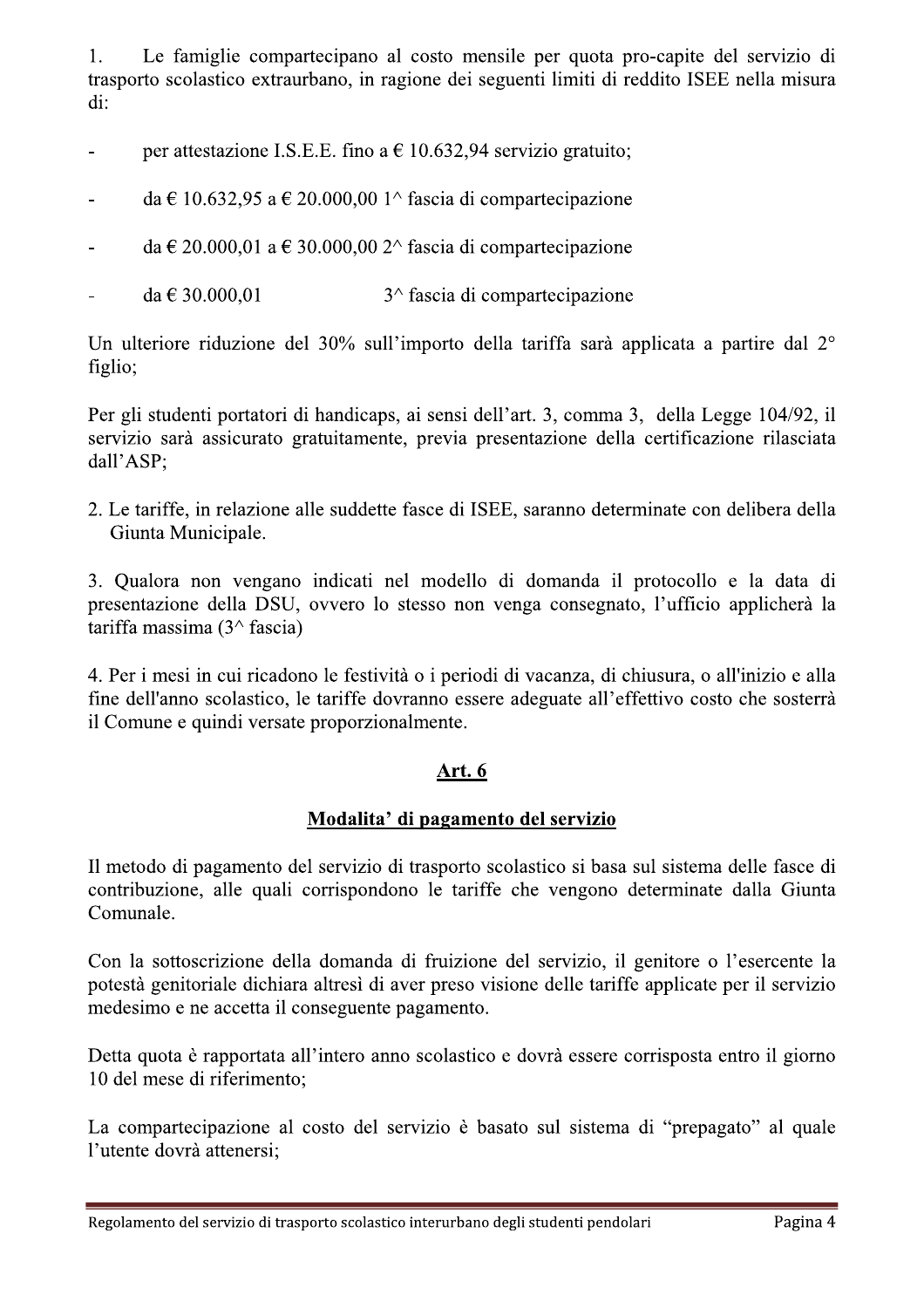Gli utenti, potranno versare la quota dovuta direttamente al Comune, agli Agenti Contabili a tal uopo nominati, o effettuare il versamento, sul C/C postale n.15719901, o bancario, intestato a "Comune di Prizzi, Servizio Tesoreria", specificando nella causale: "Tariffa servizio trasporto scolastico extraurbano mese di ", o a mezzo il sistema PagoPa, e dovranno esibire la relativa ricevuta all'ufficio preposto per avere diritto all'abbonamento per il mese successivo; in ogni caso l'abbonamento verrà sospeso immediatamente sino al saldo della quota dovuta.

Nei caso in cui l'attestazione ISEE venga presentata per la prima volta oppure a seguito di aggiornamento della stessa ad anno scolastico iniziato, la tariffa sarà ricalcolata, previa specifica richiesta scritta di uno dei genitori, soltanto se la medesima sia presentata prima del pagamento della quota mensile o, comunque, prima della data di scadenza del pagamento.

Non avranno comunque diritto ad usufruire del servizio gli utenti che non siano in regola con il pagamento delle quote relative all'anno scolastico precedente.

## Art. 7

#### Trattamento dei dati personali

I dati personali dei destinatari del presente regolamento di cui il Comune venga a conoscenza in ragione dell'applicazione dello stesso sono trattati in modo riservato, ai soli fini dello svolgimento delle funzioni ivi previste nel rispetto delle vigenti disposizioni di legge che regolano la privacy.

Titolare del trattamento dei dati è il Comune di Prizzi nella persona del Sindaco Pro tempore che può nominare uno o più responsabili del trattamento in conformità alla normativa vigente in materia

#### Art. 8

#### Entrata in vigore del regolamento

Il presente Regolamento sarà applicato a partire dalla data della sua esecutività. Dalla stessa data cesseranno l'efficacia e l'applicabilità di ogni altra norma regolamentare non compatibile con le disposizioni del presente Regolamento.

Il presente Regolamento è soggetto a revisione se ricorrono i presupposti normativi.

Per quanto non espressamente previsto saranno osservate le norme statali e regionali che regolano la materia.